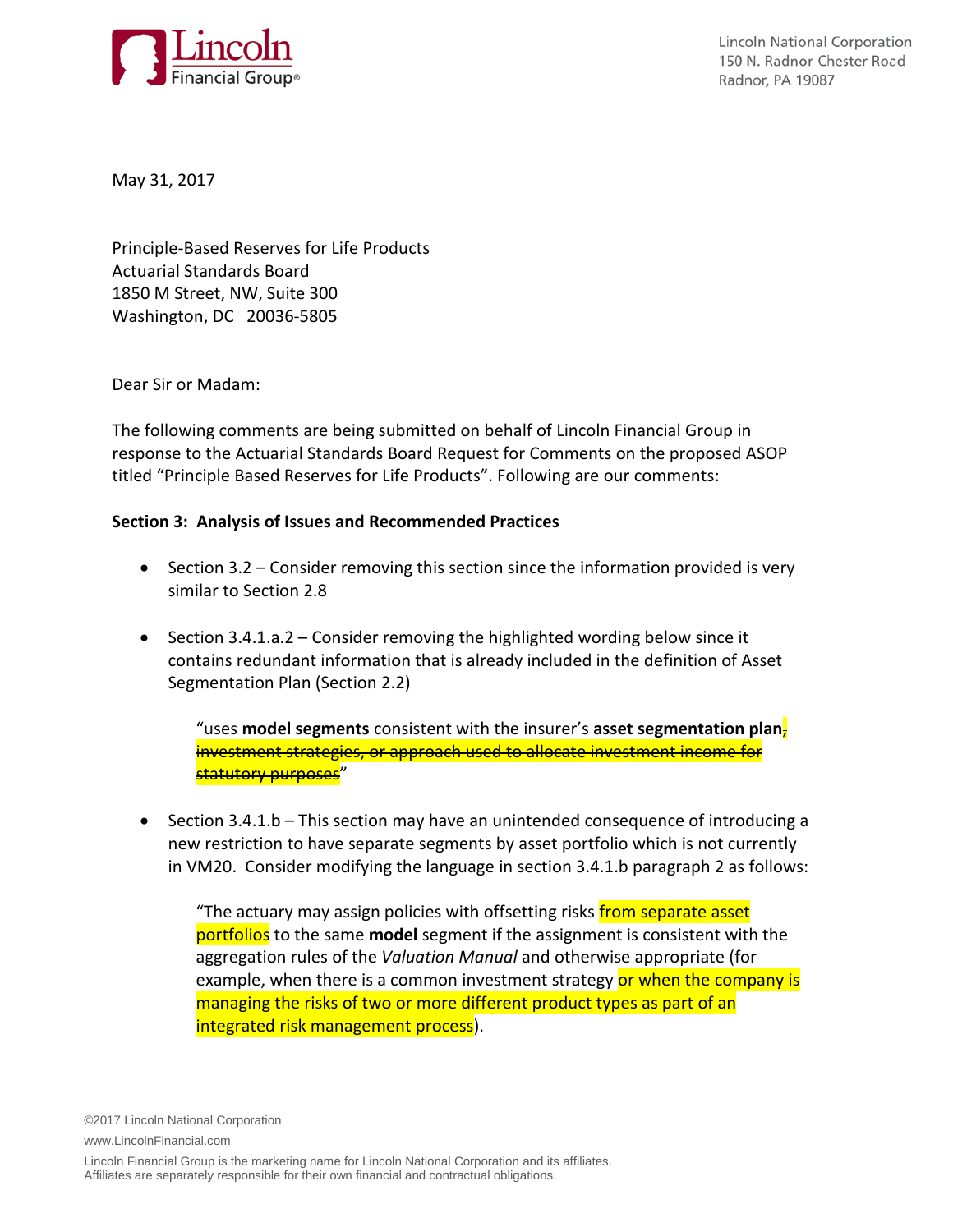• Section 3.4.2.c.1 (vi) – Consider removing the highlighted wording below. The wording is asking the actuary to prove that every policyholder behavior assumption does not need to be a scenario dependent assumption. The first sentence in this section which states that the actuary "should consider" using scenario dependent formulation is sufficient.

"vi. The actuary should consider using a scenario-dependent formulation for anticipated policyholder behavior. If the actuary chooses to use a model for anticipated policyholder behavior that is not scenario-dependent, the actuary should demonstrate that the use of scenario-dependent assumptions is unlikely to result in a materially higher minimum reserve. Such demonstration could, for example, consist of studies of credible and relevant experience showing no material change in the risk factor over a period of varying economic conditions or a demonstration showing that the minimum reserve does not vary materially over a set of representative scenarios. For risk factors that are scenariodependent, the actuary should incorporate a reasonable range of future expected behavior consistent with the economic scenarios and other variables in the model. In the absence of evidence to the contrary, modeling extreme behavior may not be necessary. However, the actuary should test the sensitivity of results to understand the materiality of using alternate assumptions."

• Section 3.4.2.f – The guidance in this section on "Overall Margins" should apply to mortality margins as well.

Consider changing the wording in section 3.4.2.f.1 as follows: "The guidance in **section (2) below titled "Establishing Margins"** the remainder of this section on determining assumption margins does not apply to the mortality assumptions."

Consider changing section 3.4.2.f.2 as follows: move the last paragraph that starts "After establishing margins for individual assumptions…" to section 3.4.2.f.4 titled "Overall Margin". The information in this paragraph is related to overall margins.

• Section 3.7 – Consider taking out the last sentence in the last paragraph:

"The actuary should consider including this verification in the **PBR actuarial report."**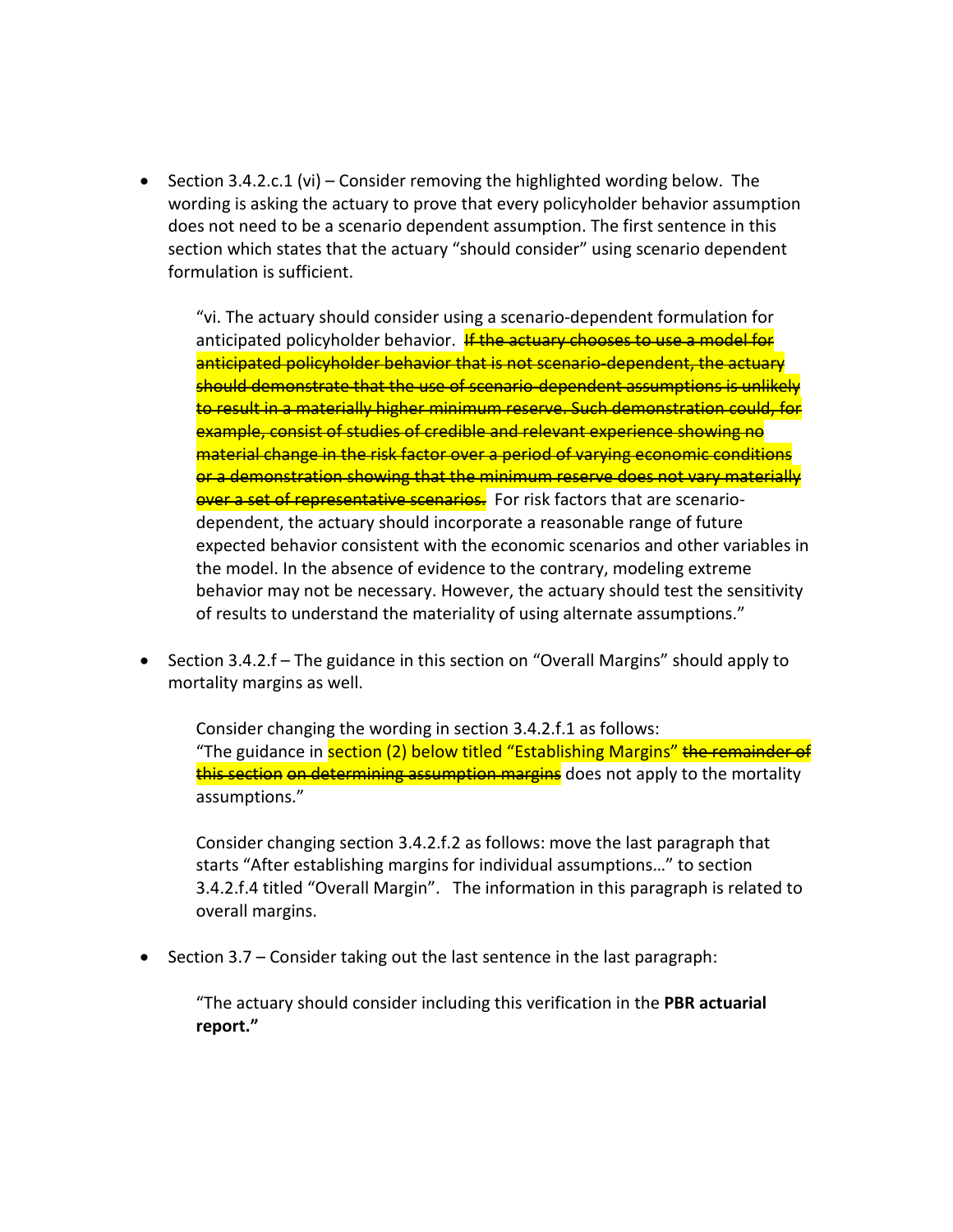The PBR actuarial report is very comprehensive and includes information on models and assumptions. Internal standards and internal controls are maintained internally and we don't think it's appropriate to include this internal information in the PBR Actuarial report.

## **General observations:**

In general, we noticed some overlap between this ASOP and the practice note titled "Life Principle-Based Reserves Under VM-20" dated May 2017. For example, a lot of the information included in the "Expenses" section (3.4.2.d) is also included in the practice note. We recommend that this ASOP be reviewed in light of the most recent practice note to determine whether the duplication of information is necessary, or where the information should ultimately reside. In the example of "Expenses", a lot of the information included may make more sense in a practice note than in an ASOP, but not in both.

## **Responses to requested questions:**

1. Is the guidance concerning VM-G clear and appropriate (section 3.1)?

We believe that the guidance concerning VM-G is clear and appropriate.

2. Is the guidance concerning the PBR Actuarial Report clear and appropriate (section 4.2)?

The guidance concerning the PBR Actuarial Report is clear. As mentioned before, consider removing the last statement in section 3.7 (comments provided above).

3. Are there any significant inconsistencies between the requirements of this draft ASOP and the requirements of the *Valuation Manual*?

We believe there is an inconsistency in the "Model Segment" section (3.4.1.b) and the valuation manual. See comment provided above.

4. Does the proposed effective date of December 31, 2017 provide sufficient time to comply with this standard if the ASB adopts the standard in September 2017?

An effective date of December 31, 2017 after an adoption of the standard in September 2017 gives companies very limited time to ensure compliance with all of the guidance in the ASOP. Keep in mind that companies are building their first PBR Actuarial Report, determining the necessary reports and certifications for senior management and the board, and finalizing their first annual reporting